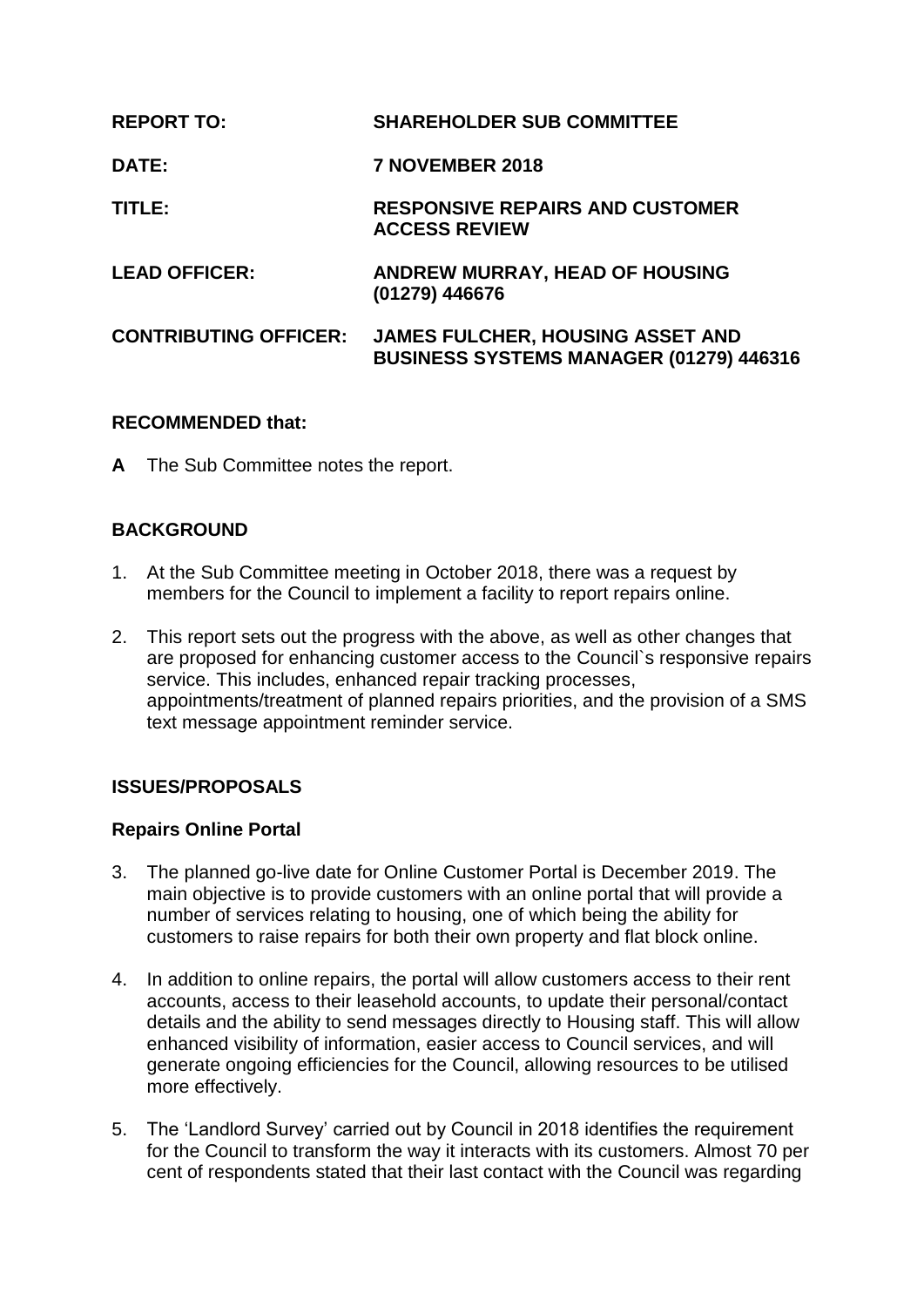a repair. In addition to this response, 30 per cent of the respondents stated that they would prefer to interact with the Council via an electronic method of communication such as internet.

- 6. The introduction of the Customer Portal will reduce the number of manual transactions being processed by the Council, speeding up these types of requests by reducing the amount of data entry required by Council Officers. The new business processes being created to deal with the contact from customers will allow more effective responses to customer enquiries as part of the Council's drive to move people away from face to face enquiries and telephone contact. In addition, online services will reduce the possibility of duplicate repair jobs being raised and should reduce the amount of contact customers have with the repairs contact centre as information is available online when required.
- 7. The new online repairs portal will align to the Council's Customer Services and Access Strategy and will be reviewed on a regular basis. Once the portal is live, the Council will evaluate the options for implementing additional functions into the portal, including online housing applications, Choice Based Lettings, reporting anti-social behaviour and other estate management functions.

### **Review of Appointments Processes/Treatment of Planned Repairs Priorities**

- 8. HTS (Property and Environment) Ltd (HTS) currently reports the number of appointments made and kept and this stands at 97.48 per cent as of September 2019. Corporate data indicates that the number of complaints received by HTS continues to reduce year on year in line with the overall Council complaints totals, however there is evidence to suggest there is still a recurring theme of poor communication between HTS and customers throughout the repairs process.
- 9. The landlord survey undertaken in 2018 highlights both good perception of the repairs service and areas that require improvement, such as the length of time customers are awaiting repairs and being kept informed about a repair. The biggest source of dissatisfaction with the Council is related to the repairs service.

### **Appointment Slots**

- 10. Councillors have reaffirmed the requirement for the long term replacement of the "Planned Works" priority in its current form.
- 11. Over the past year, HTS have reduced the repairs timescale for planned words from 12 months to nine months, with an aspiration to reduce this timescale further where achievable. In addition, day to day repair appointment slots have been changed from two hour slots to four hour slots in order to improve productivity. As part of these changes, HTS has agreed to investigate further enhancements to improve their productivity and deliver better customer outcomes by extending their working hours for urgent/standard repairs, as well as offering weekend working for certain trades. In addition, HTS are undertaking a feasibility study for providing more flexibility when offering an appointment slot for planned works at the point where the is first reported.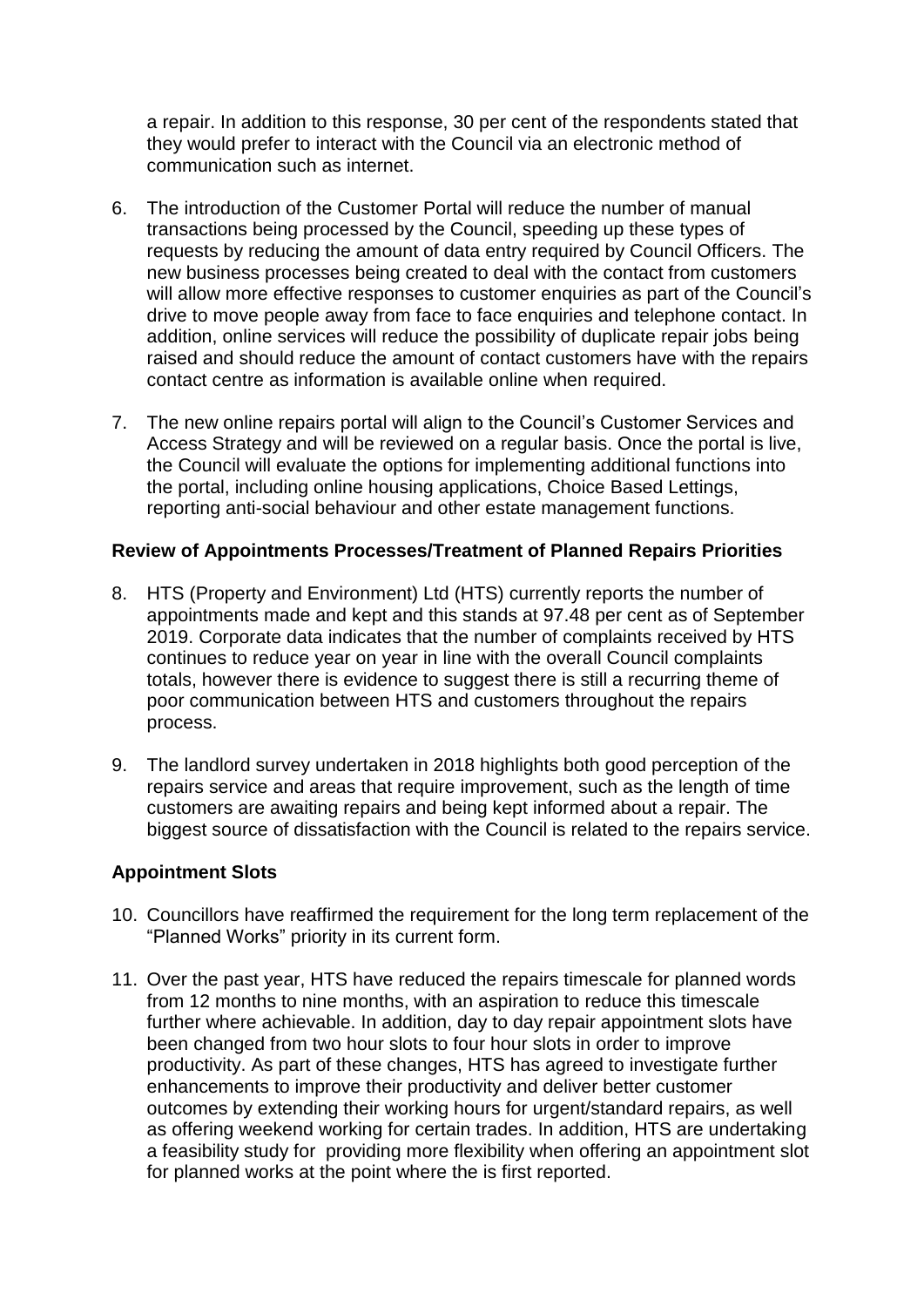- 12. When a customer rings to report an emergency, routine or standard repair, the repair is prioritised as above with an appointment date and time being given. If the date of the appointment changes, the customer is advised. However, for planned jobs, such as plastering, roofing, or carpentry, no appointment date is currently given when the repair is first reported. Councillors have requested that this response is enhanced with the ambition to provide an appointment date and time when the repair is first reported, aligned to other repairs priorities.
- 13. Progress will be kept under review and aligned to priorities from the Best Value review, reporting progress back to the next Sub Committee meeting.

### **Enhancements to repairs information shared with the Council**

- 14. There are a number of areas where improvements can be made to the information available to the Council about the status of a repair and specific work carried out to the property. There are IT system interfaces available that share this information automatically between the IT systems in use at both the Council and HTS. These interfaces will be enhanced to provide further transparency about the type/cost of repair undertaken.
- 15. The "repair events" interface is already in operation and currently provides the Council with limited repair status updates. The ambition is to increase the number of events being passed between IT systems which will enable the Council to provide customers with much more information about repairs they have reported to HTS, rather than re-directing the customer to the repairs contact centre.
- 16. Work has already commenced to enhance the current interfaces and is expected to go live in April of 2020.

### **Implementation of SMS text message appointment reminders within the Callsys system**

- 17. HTS have committed to introduce the ability to send an SMS (text message) reminder of an upcoming repairs appointment. This allows for enhanced customer information to be provided, with the aim being to reduce the number of failed appointments due to "no access". The introduction of SMS reminders also has the potential to reduce the number of paper letters being sent to customers to confirm repairs appointments when repairs are raised.
- 18. This function is expected to be live by the end of November 2019.

### **IMPLICATIONS**

**Environment and Planning (Includes Sustainability)** None specific. **Author: Andrew Bramidge, Head of Environment and Planning**